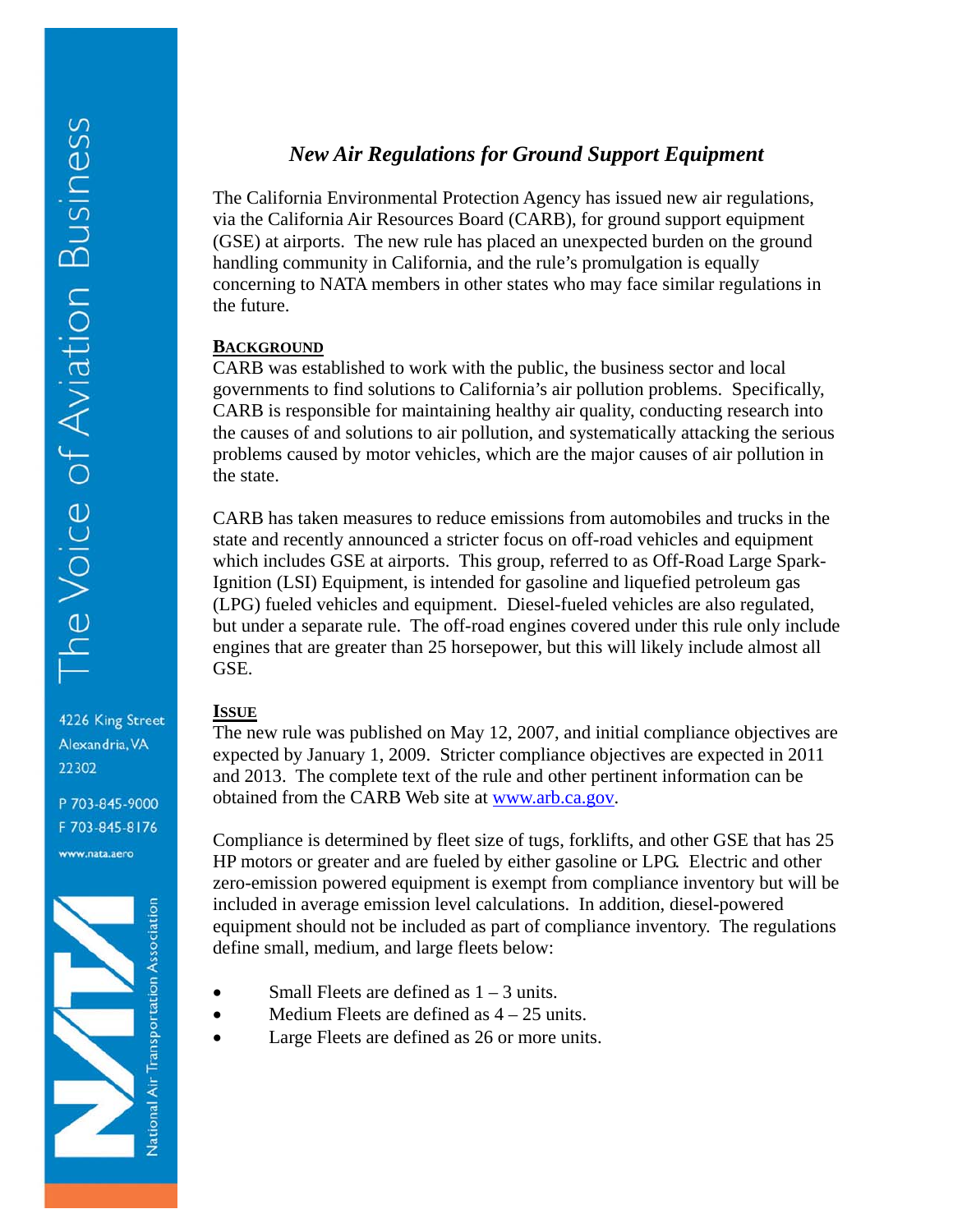Detailed records of fleet should be kept on site (not sent to CARB) and include the following:

- Equipment type
- Make
- Model
- Serial Number
- Emission Certification Standard or Retrofit Verification level (see regulations for details)

Three or fewer forklifts and/or three or fewer non-forklift equipment in a fleet qualifies a facility as exempt from these regulations. (Note that a facility can have up to three forklifts and up to three pieces of GSE and still be exempt.) Forklift and non-forklift equipment are handled separately in the regulations. (Also note that in this initial inventory for compliance electric-powered equipment need not be included, but these pieces of equipment will help lower the average emission level if the facility is not exempt).

## **If a facility has four or more pieces of equipment, then it must comply with the following requirements**.

|                              | <b>Initial Compliance Date</b> |          |          |
|------------------------------|--------------------------------|----------|----------|
| <b>Fleet Type</b>            | 1/1/2009                       | 1/1/2011 | 1/1/2013 |
| <b>Large Forklift Fleet</b>  | 3.2(2.4)                       | 2.3(1.7) | 1.5(1.1) |
| <b>Medium Forklift Fleet</b> | 3.5(2.6)                       | 2.7(2.0) | 1.9(1.4) |
| Non-forklift Fleet           | 4.0(3.0)                       | 3.6(2.7) | 3.4(2.5) |

Table 2: Fleet Average Emission Level Standards in grams per kilowatt-hour (brake-horsepower-hour) of hydrocarbons plus oxides of nitrogen

Reductions in the fleet average emission levels can be obtained by retrofitting existing equipment, purchasing newer equipment that meets the new California standards and/or substituting electric or zero-emission equipment. These practices will help reduce a facility's average emission level. (Note that CARB does not expect facilities to conduct tail pipe testing and emission estimates available from the manufacturer or defaults available on the Web site, www.arb.ca.gov, should be used).

CARB is allowing extensions for certain facilities with GSE to allow more time to comply. Please click here to view the specific details of the extension procedure.